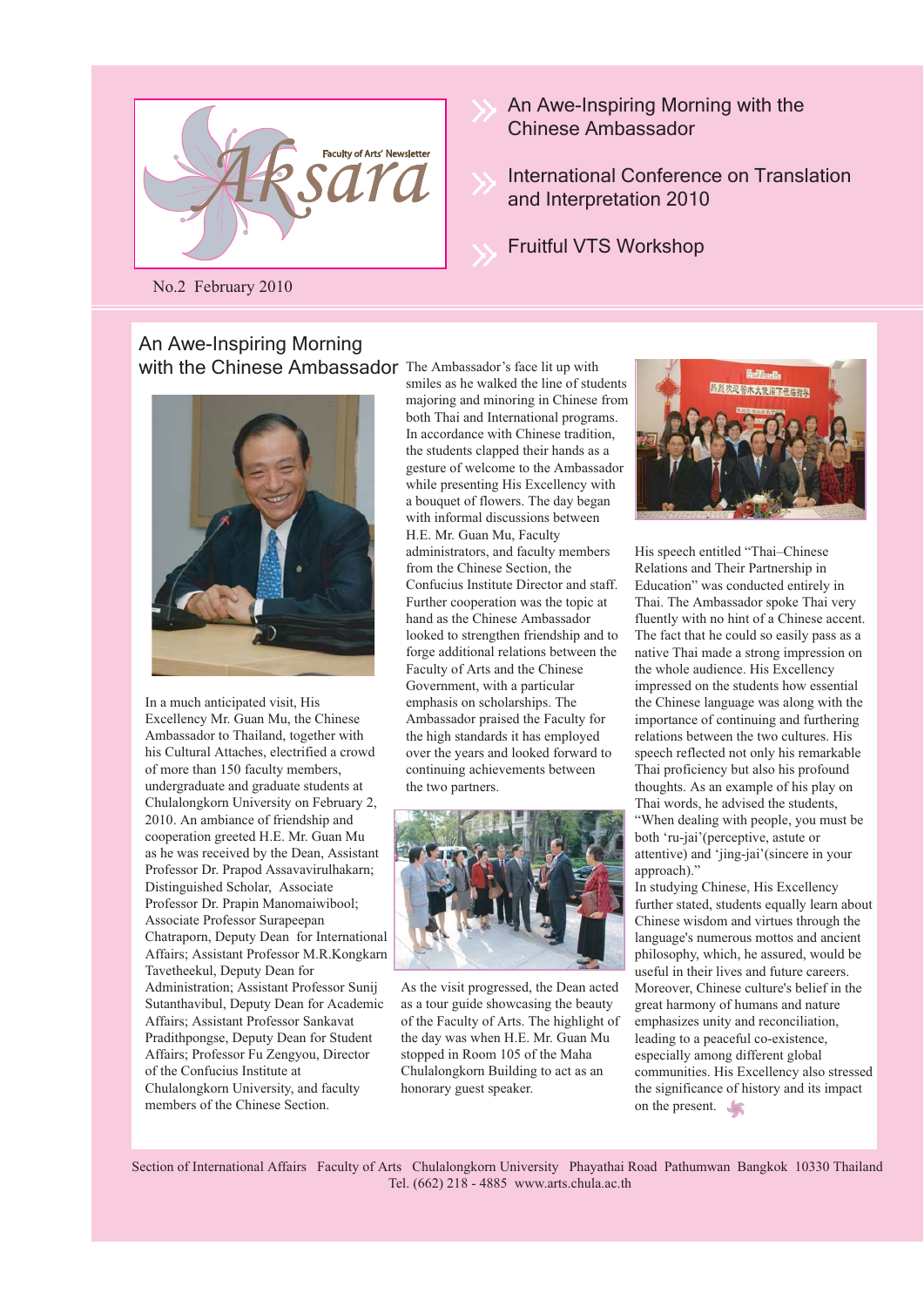

### Fruitful VTS Workshop



To follow up from the US Ambassador's visit to the Faculty of Arts, the Section of International Affairs joined forces with the Section of Academic Affairs and the US Embassy in organizing a Visual Thinking Strategy Workshop (VTS) for faculty members and students on January 29, 2010. The US Embassy graciously provided a leading expert to helm the workshop, Professor Philip Yenawine, former Director of several museums in the U.S. including the Metropolitan Museum of New York, and a visiting professor at numerous universities.

Visual Thinking Strategies (VTS) uses art to teach thinking, communication skills, and visual literacy to learners. Growth is stimulated by three factors: looking at artworks of increasing complexity, responding to developmentally-based questions, and participating in rigorous discussion. This process of thinking about art or aesthetic production advances a mode of cognition that educators refer to as critical and creative thinking. Through careful guidance, participants are able to enhance their skills of observation, speculation and reasoning on the basis of evidence and then transfer these skills to the examination of other phenomena, as well as to reading and writing.





The workshop proved to be a success with 23 participants (the number exceeded the limit of 20 seats). Professor Yenawine encouragingly introduced participants to innovative strategies of visual literacy and demonstrated how to apply these techniques in teaching and learning. Through his guidance, participants learned how to use art strategically to sharpen observational powers, heighten thinking ability, stimulate analytical capacity, enhance critical skills as well as broaden and deepen their imaginative power. The stimulating and thought-provoking ambience was sustained throughout the workshop with participants encouraged to use their, imagination, speculations, and recollections in response to colors, lines, shapes and pictures presented by Professor Yenawine in over 100 slides.

The workshop was not only rich and rewarding, but also lively with a lively dose of humor and considerable laughter. The Faculty of Arts was grateful to the US Embassy for their generous support of this workshop and we hope to organize another collaborative activity in the near future.



#### **We are at Your Service.**

The Committee Members of the Section of International Affairs, which comprises Deputy Dean Surapeepan Chatraporn, Dr. Brett Farmer, Charunee Hongcharu, Dr. Duantem Krisdathanont, Dr. Ingo Peters, Dr. Julispong Chularatana, Dr. Nurida Hayiyakoh, Pawit Mahasarinand, Dr. Piriyadit Manit, Dr. Saseporn Petcharpiruch, Dr. Sirivan Chulakorn, Mathurin Leelasetakul, Wipada Petcharak, and Walailuk Chorpankul as secretary, welcome advice and suggestions concerning any plans and activities. We aim to encourage a fully internationalized environment and to promote increased networking with overseas institutions and scholars. If you would like to talk to us, you can contact any of the committee members. We would be very happy to hear from you and cooperate closely with you.